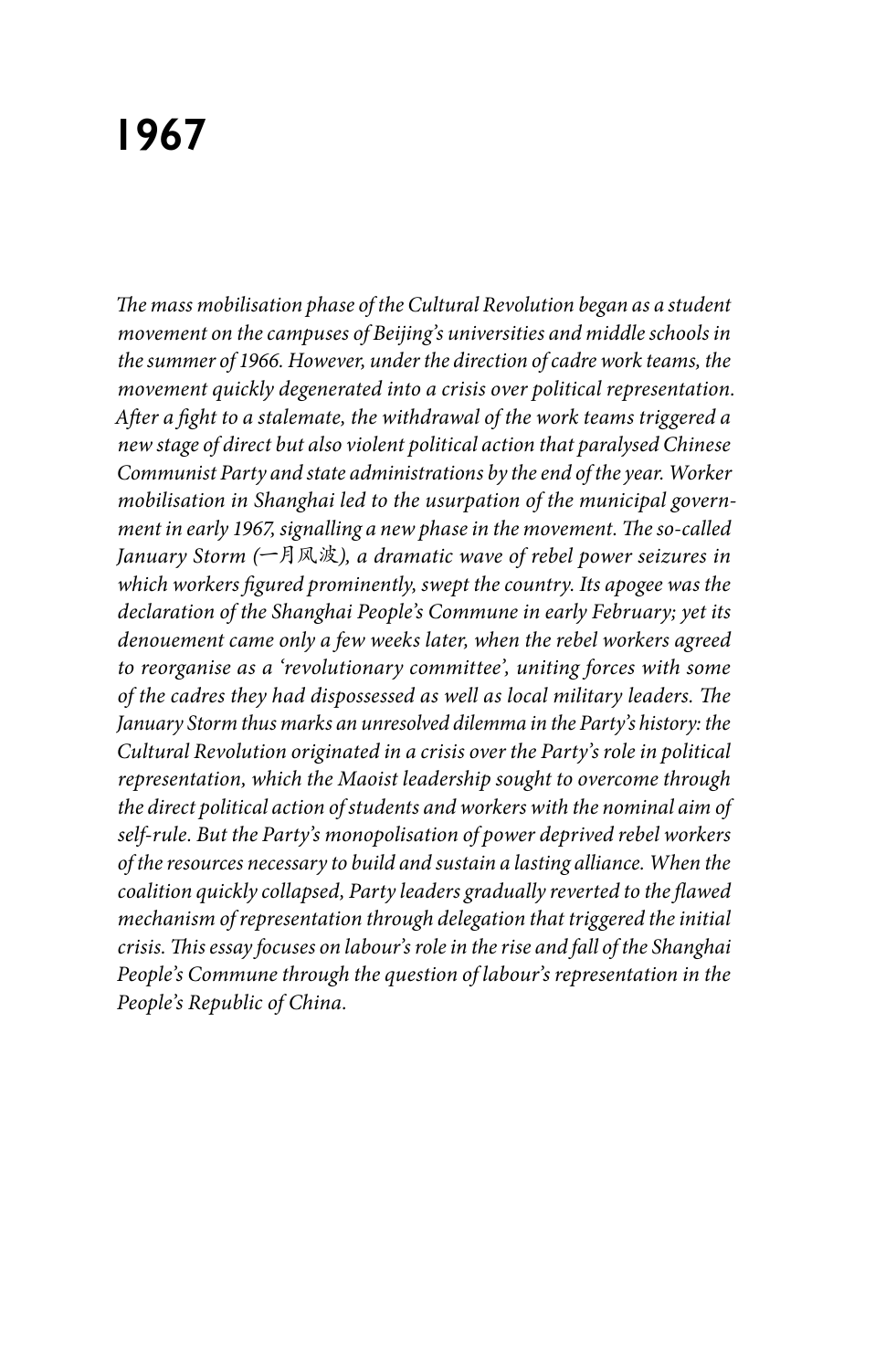# **The January Storm of 1967: From Representation to Action and Back Again**

Patricia M. THORNTON

n January 1967, as China's Cultural Revolution transitioned from a largely student-based upsurge into a worker movement, a wave of rebel power seizures of Party and government agencies swept the country. For many these ca n January 1967, as China's Cultural Revolution transitioned from a largely student-based upsurge into a worker movement, a wave of rebel many, the so-called January Storm (一月风波) marked the culmination of the Cultural Revolution: what had begun as a sustained rebellion of high school and university students in Beijing not only widened to include the working class, but also quickly spread beyond the capital, to major cities up and down the east coast and into the hinterland. The grassroots efforts of rebel workers in Shanghai to overturn the municipal government, and the subsequent declaration of the founding of the Shanghai People's Commune (上海人民公社), were an instance not only of direct political action by the working classes, but also of the proletariat in China acting *for* itself as a political subject, rather than *in* itself as an object. Alessandro Russo hails the commune's founding as the culmination of a process of 'experimenting with a new political existence for workers who were no longer under the sway of the Stakhannovite model, and, hence, were able to organize their collective existence regardless of whether the partystate could endorse such an action'.1 On the other hand, as Alain Badiou observed, this triumphant achievement was 'immediately paradoxical': the Shanghai People's Commune may have been originally intended as 'a complete countermodel of the party-state', but because the existing political landscape of the Cultural Revolution was already oversaturated, the newborn commune could 'obtain only a fragile unity'.2 Thus, he argued, 'the entrance onto the scene of the workers' marked 'a spectacular broadening of the revolutionary mass base' and 'the short-lived outline of a new articulation between the popular political initiative and the power of the state' that ultimately could not challenge, but only reproduce, the existing structures of power.<sup>3</sup>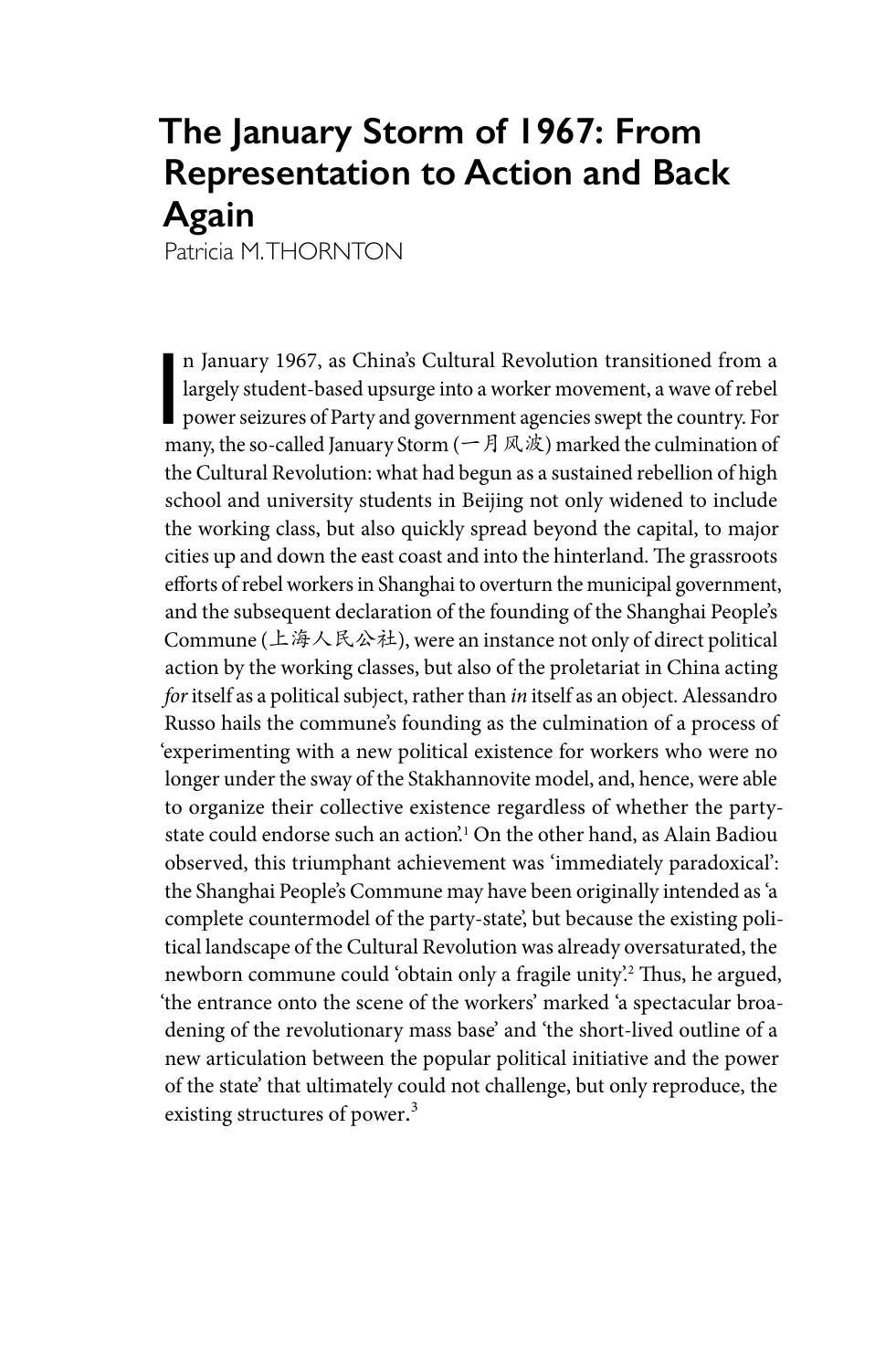Others are considerably more sceptical about the grassroots nature of the Shanghai takeover and the upheavals of the January Storm, casting doubt on official portrayals of the event as worker-led. Independent historian He Shu argued that Central Cultural Revolution Small Group (CCRSG) members Zhang Chunqiao and Yao Wenyuan not only failed to support, but also actively suppressed, repeated attempts by rebel workers to topple the Shanghai Municipal Party Committee. He argues that although Zhang and Yao were in principle not opposed to power seizure per se, they actively thwarted any effort that they did not directly control.4 More recently, Andrew Walder described the 1967 national power seizure as 'a top-down process of diffusion [that was] essentially a form of collective behavior by party-state cadres' responding to signals from the central leadership in Beijing.<sup>5</sup> In his analysis, the rapid diffusion of the power seizures to areas without large student and worker insurgencies, alongside the participation of cadres in these events, suggests that the mobilisation was driven by Party-State officials, calling into question basic assumptions about who, precisely, was seizing power from whom.

However, debates about the spontaneity of the January Storm elide a more profound dilemma in the Party-State's history: the unresolved problem of mass political representation, and its relationship to direct political action. This essay focuses on the January Storm, and what the brief life of the Shanghai People's Commune tells us about the unresolved question of labour's representation in the history of the People's Republic of China (PRC).

'Real' and 'Fake' Party Members

The mass mobilisation phase of the Cultural Revolution began in May 1966 with the hanging of a wall poster at Beijing University denouncing the university's president and Chinese Communist Party (CCP) secretary and two other municipal officials as 'revisionist elements' linked to a recently purged 'anti-Party clique'. The accusation created an uproar on campus, exacerbated by tensions within the faculty and student body that had been simmering for at least several months, if not years, and resulted in the widely publicised removal of those accused.6 This, however, did not prevent instructors and students at other campuses from posting similar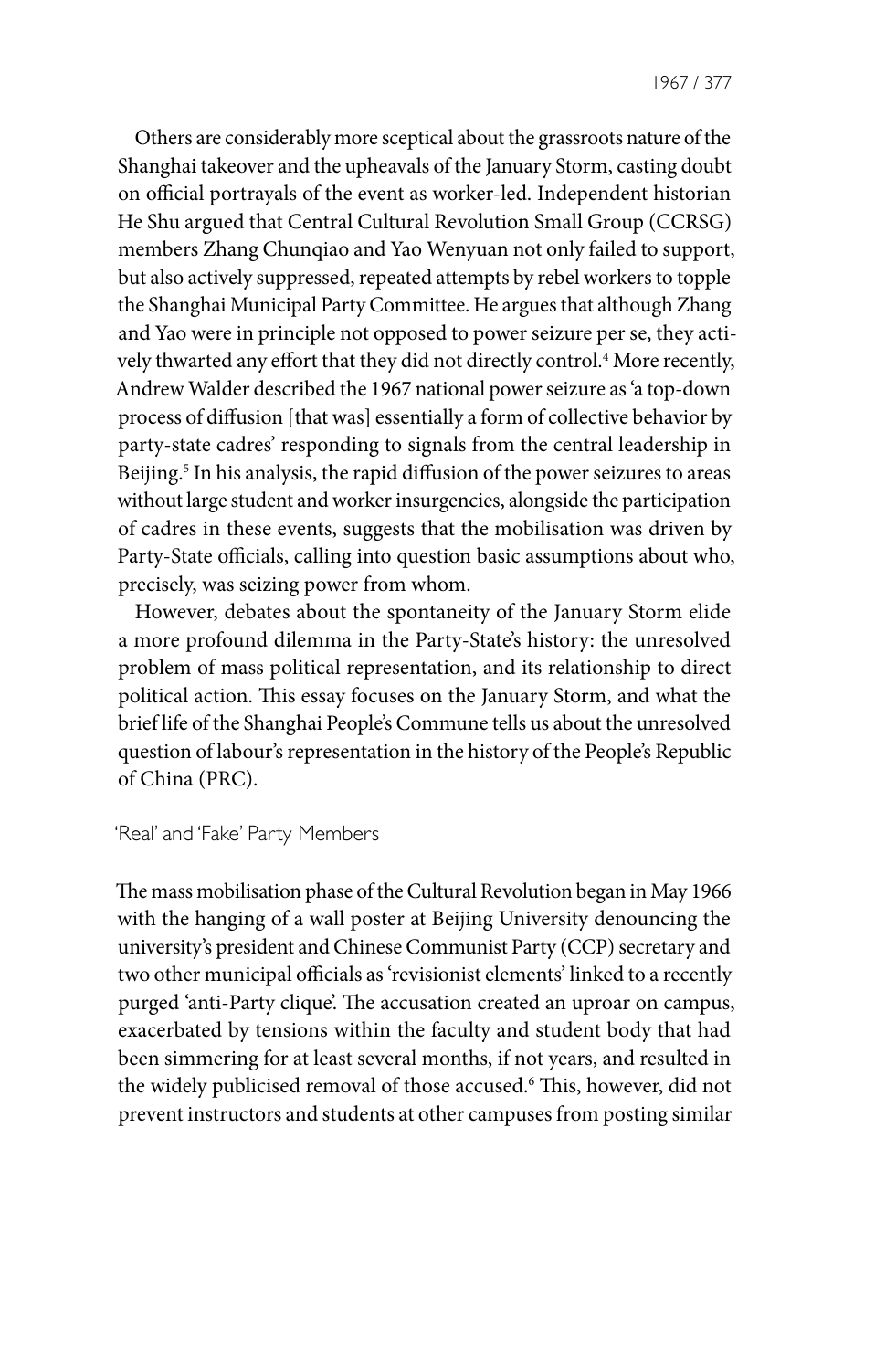accusations, particularly following the publication of the original poster on the front page of the *People's Daily* a week later.7 As the month wore on, Party and state officials attempted to defuse escalating unrest on school campuses by dispatching cadre work teams to investigate, instruct and contain rebellious young activists who had already begun forming the loose autonomous associations that came to be known as the Red Guards.

At the forefront of the escalating tensions between the student activists and work team members were questions of political representation: who had the right to speak on behalf of student interests, who represented various Party and state departments and, finally, who represented the Party centre and the revolutionary agenda itself? The front-page commentary of the *People's Daily* had described the members of the 'anti-party clique' as the representatives of a 'fake' and 'revisionist' Communist Party (假共 产党, 是修正主义的党), and warned readers that anyone who opposed the instructions of Mao Zedong or the Party Central Committee—'no matter what banner they carry or how high their position or qualifications are'—were in reality 'representing' (代表) the interests of the overturned bourgeoisie, thereby placing the question of who was representing the 'real' Communist Party up for public debate and speculation as tensions soared.8

At Qinghua University, third-year chemical engineering student Kuai Dafu was singled out by the work team as a troublemaker and sequestered in his dorm room in early July. During his confinement, he produced his own wall poster arguing that the political power previously monopolised by the school's discredited Party committee—overthrown by student rebels—had been in effect transferred to the work team. Kuai called on all 'revolutionary leftists' on campus to ask themselves: 'Does this power *represent* [代表] us? If it represents us, then we'll support it, if it doesn't represent us, then we'll seize power again!'9

This broader battle ended in stalemate with the withdrawal of the work teams from Beijing's schools in August and inaugurated the start of a new phase marked by direct, and sometimes violent, political action: self-authorised student rebels and activists fanned out across the city and the country, seeking to mobilise support for various agendas, many of which targeted Party and state officials and agencies. The dislocation and disruption caused by student activists roaming the country in such large numbers succeeded in completely 'paralysing' (瘫痪) nearly one-third of provincial capital administrations by the end of 1966.<sup>10</sup>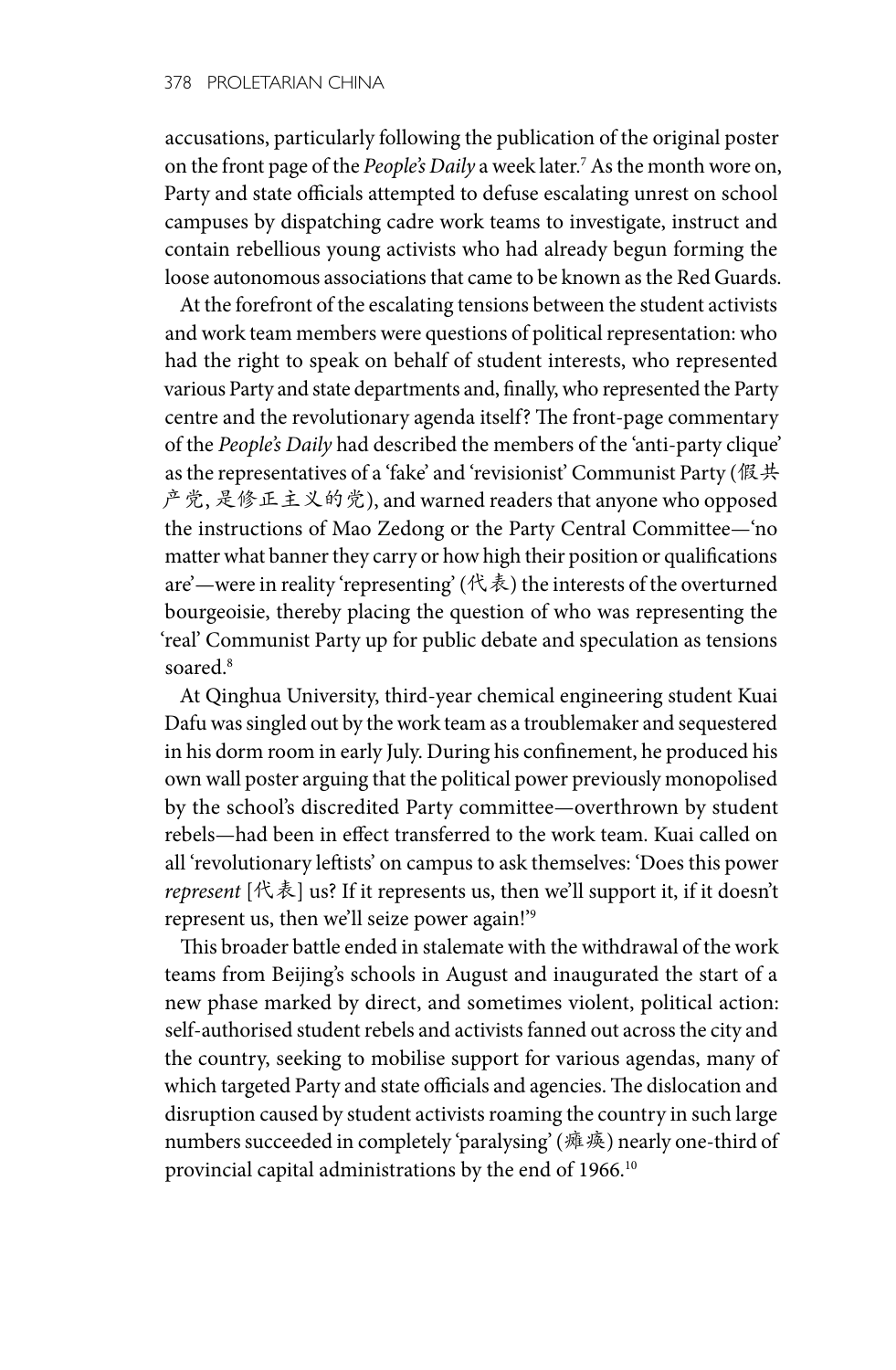## From Students to Workers

The first major delegation of Red Guard representatives from Beijing arrived in Shanghai during the so-called blood-red August of 1966. Disembarking from the main train station, the members of the visiting Red Guard contingent announced they were the representatives of a genuine revolutionary movement seeking to 'light a fire' (点火) by spreading the Cultural Revolution to the Paris of the East.11 They were not pleased with what they saw. Despite the fact that an official welcome had been staged for them at the city's Cultural Square, the delegation inveighed that their reception had been insincere and subpar. Within days, the Red Guard delegation followed up with additional complaints. First, they had been turned away from several Shanghai schools because they lacked proper letters of introduction; they were also dismayed to find that they had to purchase tickets when boarding public transportation, when they had become accustomed to free passage elsewhere; and, finally, the delegation members were frustrated that it had been difficult to arrange meetings with local CCP leaders. On receiving the complaints, the Municipal Party Committee offered its apologies, but the Red Guard delegates were not appeased. On the morning of 31 August, more than a dozen Beijing Red Guards marched to Yan'an Road, demanding a meeting with the municipal Party leadership. A crowd of more than 1,000 onlookers quickly gathered as the visiting Red Guards angrily rushed the building. They found mayor Cao Diqiu inside, meeting with two other self-described Beijing Red Guard representatives who had likewise demanded an official audience. In the fracas that ensued, Deputy Mayor Song Liwen was struck on the head by one of the Beijing Red Guard representatives, and the glass front door of the building was shattered.<sup>12</sup>

A few days later, on 10 September, a second wave, of tens of thousands of Beijing Red Guards organised into divisions and battalions, arrived in the city, calling themselves the 'Southern Touring Regiment of Capital Universities and Institutes' (首都大专院校红卫兵司令部南下兵团). Defying the Central Committee's September 1966 ban on allowing the Cultural Revolution to disrupt industrial production, the Beijing Red Guard representatives entered factories and workplaces around Shanghai in the name of establishing the 'Worker Student United Movement' (工人学生联合运动).13 A third group, dispatched by CCRSG members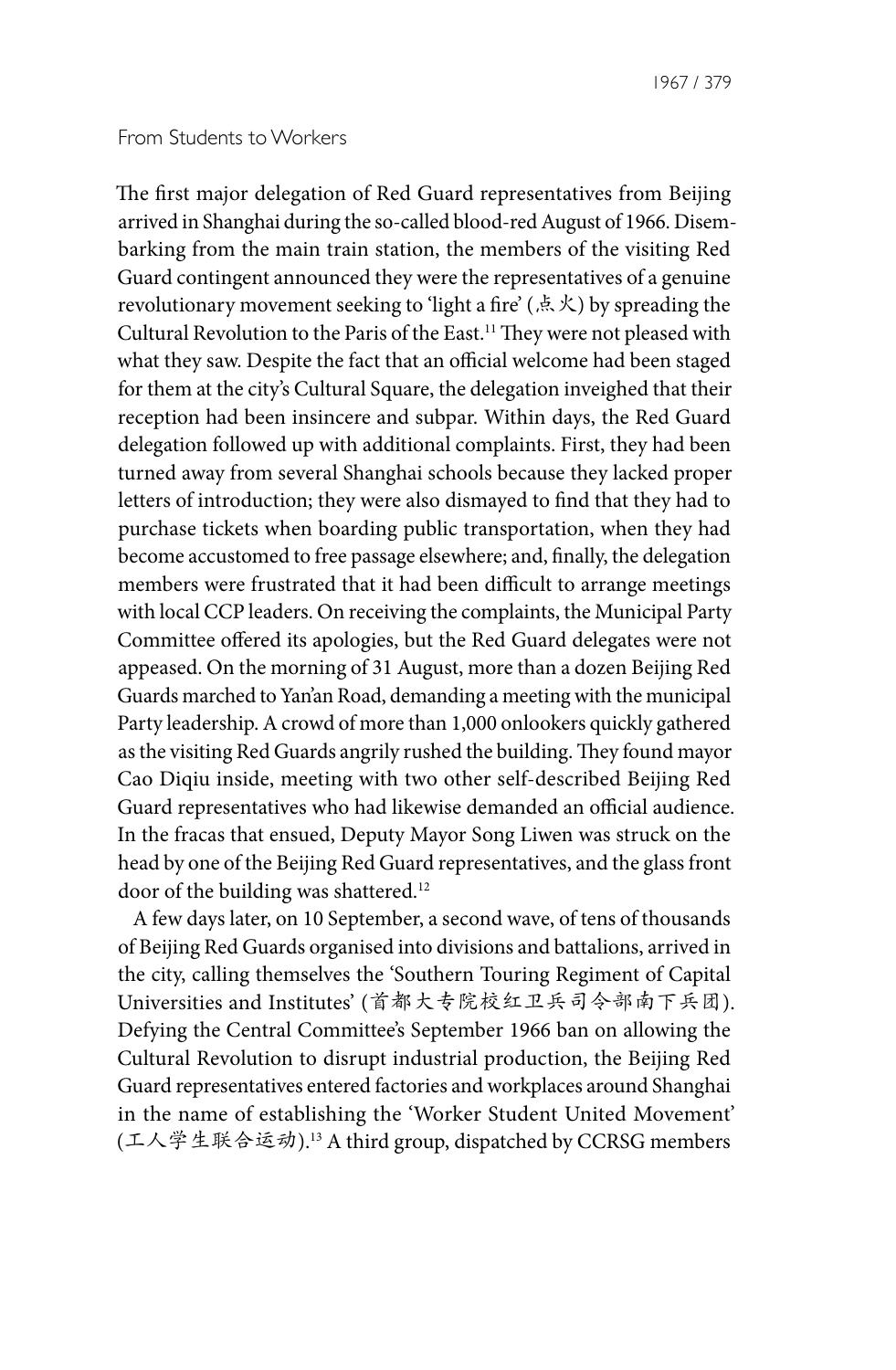Jiang Qing and Zhang Chunqiao, arrived in early October and quickly established links with rebel workers in nearby factories with the goal of overturning the Shanghai Municipal Party Committee.14

#### Labour Ascendant

One month later, on 6 November, the Capital Red Guards Liaison Station in Shanghai organised a meeting that attracted at least thirty workers from seventeen different factories; on that occasion, the Shanghai Workers' Revolutionary Rebels General Headquarters (上海工人革命造反总 司令部, hereinafter WGH) was founded, with Number 17 Cotton Mill security officer Wang Hongwen as its chair. At its inaugural meeting, held on the city's Cultural Square, the organisation demanded that the Shanghai Municipal Party Committee recognise it as a legitimate revolutionary mass organisation. The mayor and municipal Party secretary refused, with support from the Party centre, arguing that the WGH was riddled with internal contradictions and detrimental to maintaining industrial production.15 When the mayor further declined to attend the 9 November inaugural ceremony, and moreover refused to 'participate, recognise or support' the new organisation, more than 1,000 angry workers surrounded the municipal Party committee building and staged a sit-in, before deciding to take their protest to Beijing.

Well over 1,000 self-declared representatives of the rebel workers headed to Shanghai North Station the next morning to join three trains bound for the capital, seeking recognition from the central leadership. A State Council directive from Premier Zhou Enlai halted the trains, snarling national rail lines for hours. The train that happened to be carrying WGH leader Wang Hongwen and 2,000 members was stopped outside Anting Station, approximately forty-five kilometres from Shanghai's city centre, leading to a standoff between the workers and local authorities. The WGH put forward five demands: 1) that the WGH be officially recognised as a legitimate revolutionary mass organisation; 2) that the WGH's founding meeting and the Anting incident be classified as revolutionary actions; 3) that the East China Bureau and the Shanghai Party Committee be held responsible for their part in the matter; 4) that the mayor offer a public self-criticism; and 5) that the WGH receive assistance from the Party and local government.<sup>16</sup>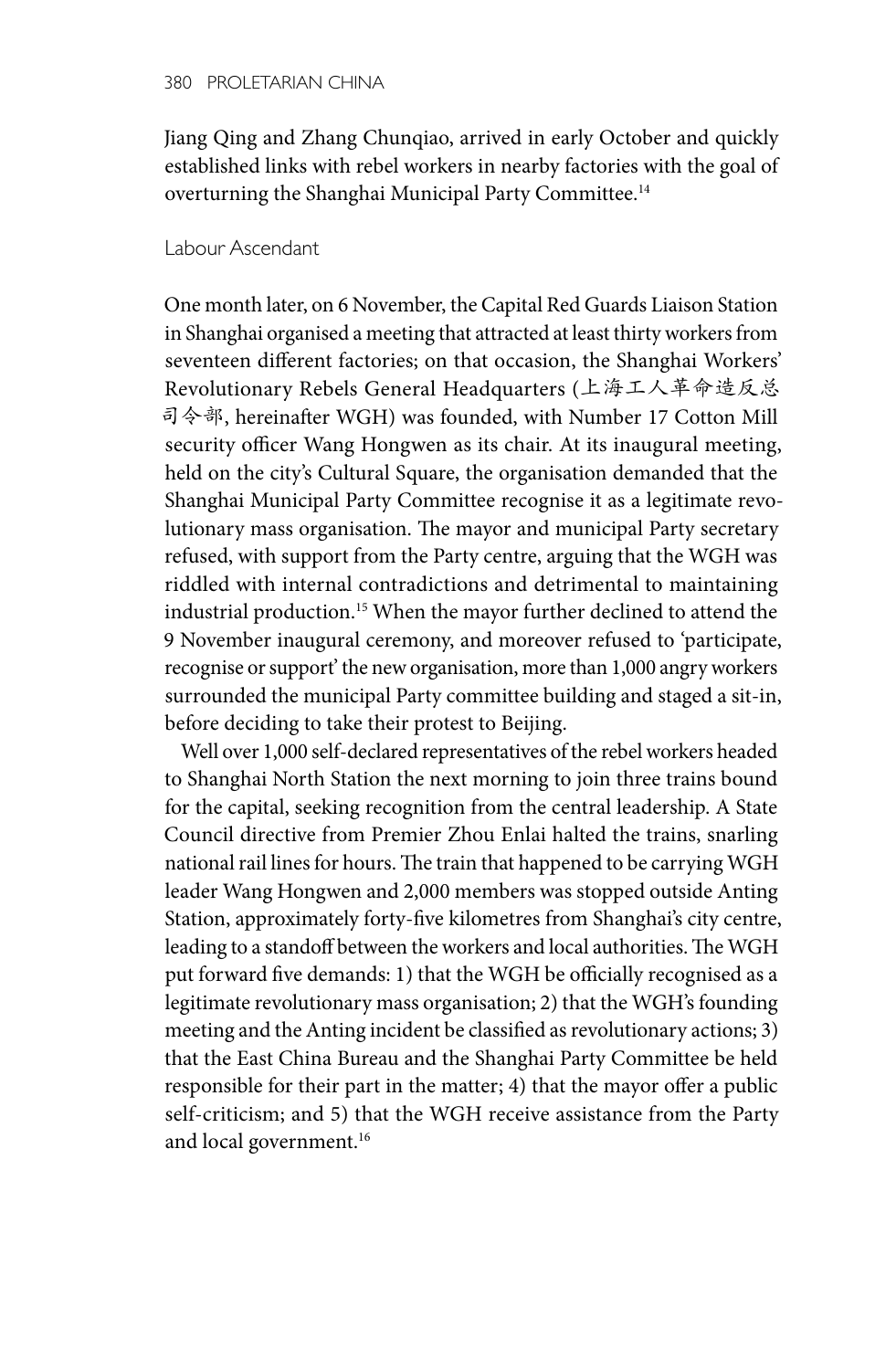The CCRSG dispatched Zhang Chunqiao to mediate the conflict. Within a few hours, he conferred official recognition on the new rebel workers' organisation—in violation of the instructions of the enlarged Politburo Standing Committee meeting held just prior to his dispatch—claiming to be representing the CCP Central Committee in so doing. At the Politburo meeting the following day, Mao supported Zhang's decision to recognise the workers' right to organise, based on their constitutional right to do so.<sup>17</sup>

The official recognition of the rebel WGH as a legitimate mass organisation triggered a flurry of grassroots organisation-building as other interests likewise sought official recognition conferring the associated right of representation in the new and still-emerging political hierarchy. For example, within days, Shanghai's 'conservative' workers—that is, those workers who supported the existing municipal Party committee and enjoyed a close relationship with local Party authorities—sprang into action, demanding a voice and a seat at the table as well. Li Jianyu, the soon-to-be local leader of the conservative Scarlet Guards ( $\# \mathcal{I} \mathbb{K}$ ) at the Number 31 Cotton Mill, approached his work team leader, requesting permission to assist in destroying 'black materials' following a call that 'representatives of all factions' participate.18 Because the work team at the mill made up one of the factions there, and the rebel workers another, the team leader retorted: 'We represent organisations; what do you represent?' Li replied: 'Then I'll establish an organisation, too!' The mill's Scarlet Guard unit was founded a mere two hours later, and quickly joined forces with like-minded conservative workers across the city. Although short-lived, the organisation faced off against the rebel forces in two high-profile incidents in December before their popular support dwindled amid the widespread strikes, work stoppages and slowdowns that paralysed the city.

Word of the founding of the WGH in Shanghai set off a flurry of rebel activity across the country. Within days of the WGH's official recognition, more than 1,000 rebel workers from Chengdu in Sichuan headed to Beijing to petition central authorities, who hastily assembled forces to turn them back at Wuhan.19 Hundreds of temporary workers in Beijing banded together to establish the All-China Red Labourer Rebels' Headquarters, colloquially known as the Quanhongzong (全红总), and quickly established branches in more than a dozen provinces. Throughout December and into early January, the organisation staged rallies and sit-ins targeting the official All-China Federation of Trade Unions (ACFTU) and the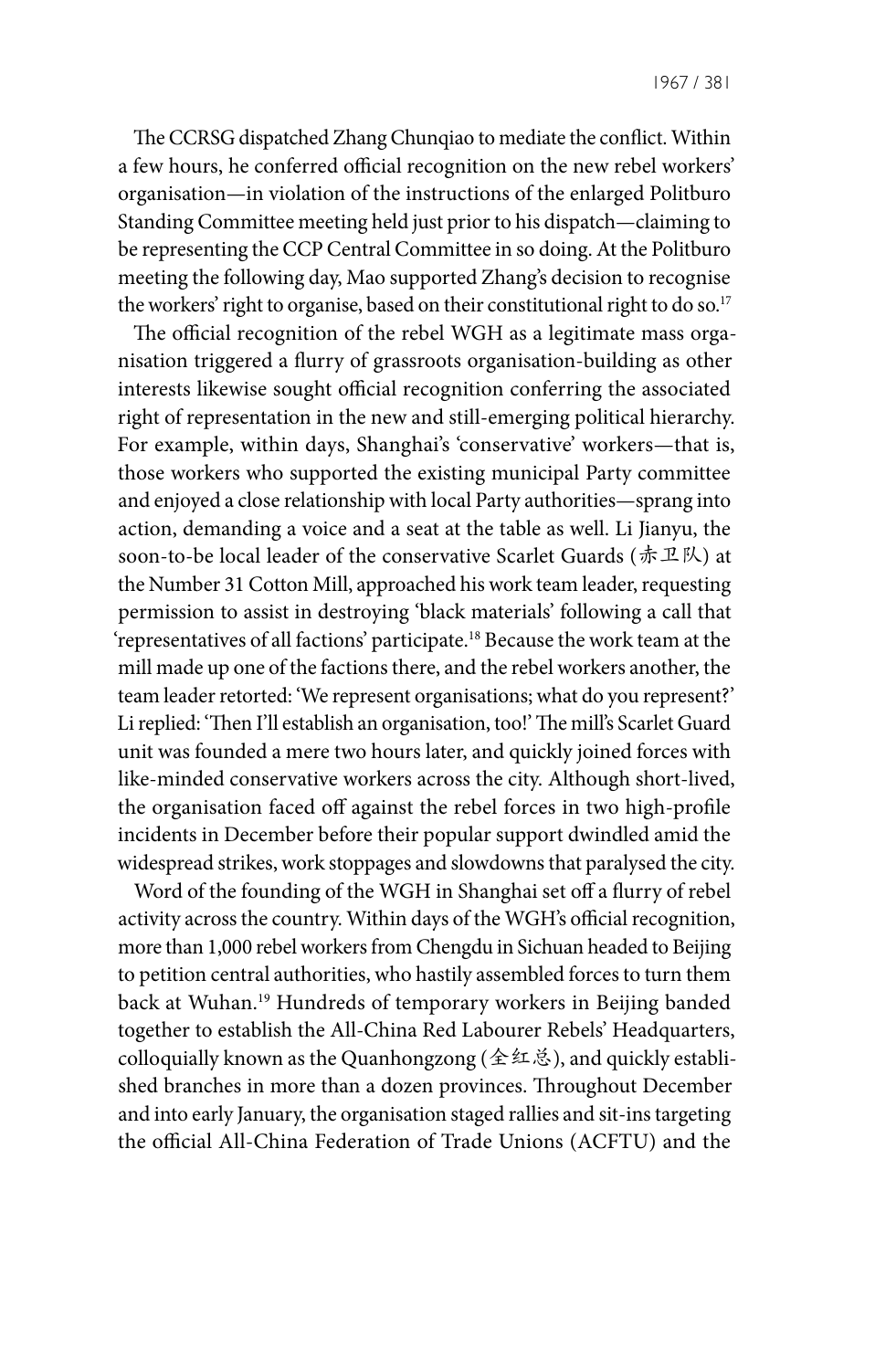Ministry of Labour in Beijing, demanding official recognition and labour policy reforms, while mobilising their branches elsewhere to engage in similar protests.<sup>20</sup>

Labour unrest had become sufficiently protracted in Nanjing by the end of 1966 that the municipal Party committee was dispatching ranked officials into factories to read aloud their self-criticisms to contingents of rebel workers in hopes of placating them. In Guangzhou, rebel workers succeeded in invading and closing the two major Party news offices in mid-December. In the smaller city of Shijiazhuang, a clash at a textile mill that wounded 300 rebel workers in early December escalated into calls to 'bombard' (跑打) municipal authorities, leading to an invasion of a municipal government office on 25 December. The net effect of these events—ranging from rebel invasions of Party and government offices to the seizure of local officials and the formation of sweeping coalitions of rebel workers—succeeded in paralysing Chinese cities, from provincial-level Shanghai down to prefectural-level small centres across the country.<sup>21</sup>

The January Storm

The power seizure that occurred in Shanghai on 6 January 1967—the first such seizure at the provincial level<sup>22</sup>—was chiefly motivated by rebel coalitions' desire to restore public order and resume public services to municipalities in which Party and government offices had effectively collapsed. Although the WGH and a coalition of allied rebel organisations staged a mass meeting to 'drag out' the municipal Party secretary, the mayor and other high-level cadres and subject them to public criticism, criticising local authorities was not the WGH's initial objective. Instead, at the organisation's core was a skeletal 'Frontline Command Post to Grasp Revolution and Promote Production' (上海市抓革命、促生产火 线指挥部), with the relatively modest ambition of restarting Shanghai's transportation networks. One WGH leader at the time recalled how, on the evening of 7 January, the new Frontline Command Post's key concern was merely to reopen the rail links and Shanghai's main port, because the paralysis to which the city had succumbed was clearly 'a ploy by capitalist roaders to destroy production and suppress revolution.<sup>23</sup> The grander ambition of self-rule seems to have been suggested by CCRSG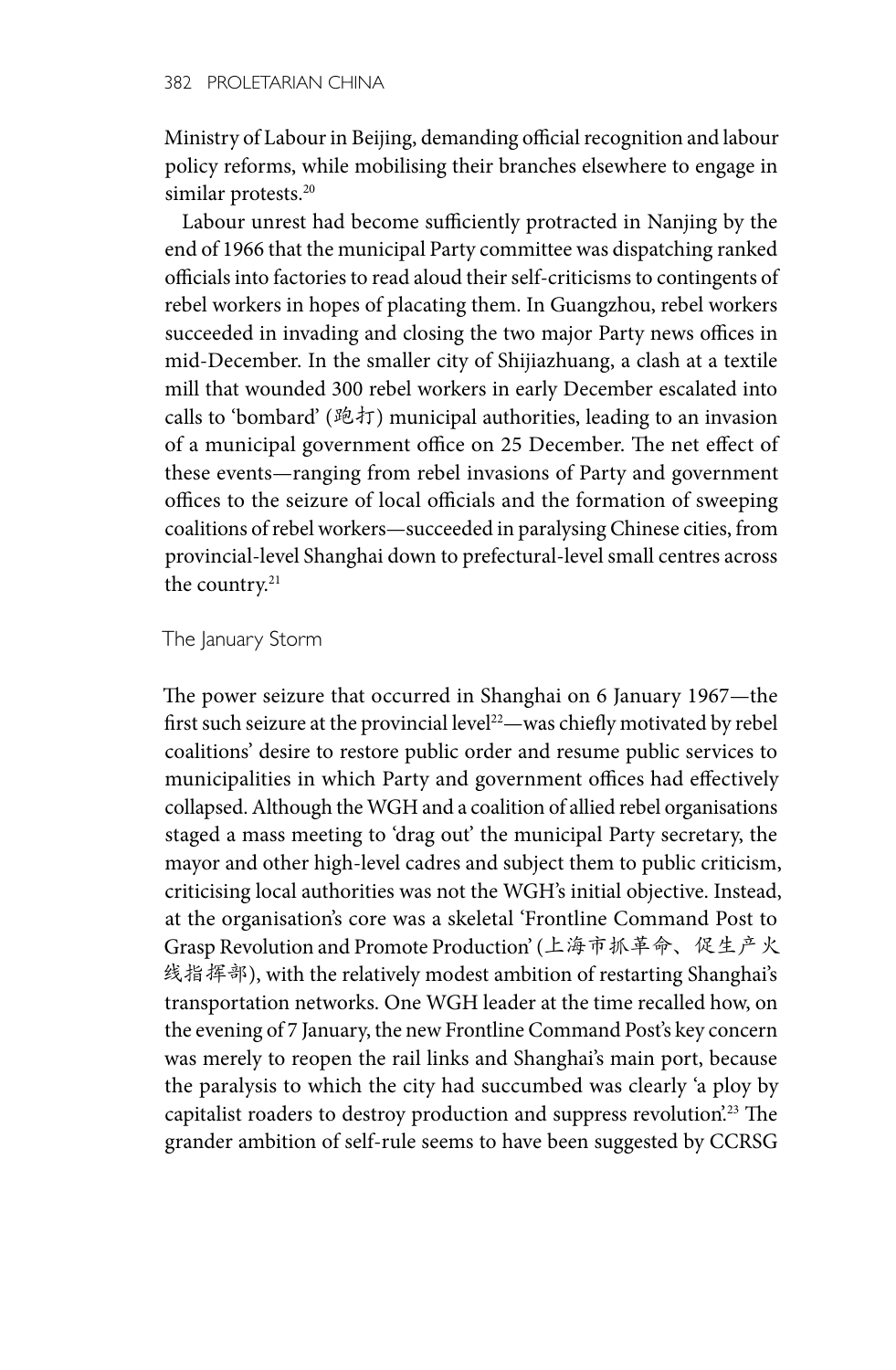members Zhang Chunqiao and Yao Wenyuan, who, in an early meeting with the Frontline Command Post, declared: 'This is a newly born thing, a new form of political power. We really must sum up this experience.<sup>224</sup>

Meanwhile, on 8 January, Mao extolled Shanghai and its rebel coalition; the following day, the *People's Daily* published an 'Urgent Letter to the People of Shanghai', adding an editorial comment commending them for responding to Mao's call for workers to 'grasp revolution and promote production', underscoring that the lessons learned were relevant not just for Shanghai but also for the entire country.25 The national media lavished praise on the WGH's takeover of the city beginning less than a week later in a series of articles and radio broadcasts urging rebels across the country to follow Shanghai's example. 26 The *People's Daily* on 16 January claimed that, in the 'experience of seizing power from a handful of capitalists within the Party', Shanghai's rebel coalition had 'provided correct principles, policies, forms of organisation and methods of struggle.<sup>27</sup> Less than a week later, the newspaper called for a national bottom-up seizure of power through a great alliance to 'shake China' to its very core.<sup>28</sup>

By the end of January, more than half of China's 2,215 cities and counties had experienced seizures of power and, by the end of March, the authorities in more than 75 percent had been overturned.<sup>29</sup> Only days after the publication of the 'Urgent Letter', rebel organisations of workers in Shanxi established a 'grand alliance' (大联合) with 'revolutionary cadres' (革命干部) and members of the military and announced that they had 'seized power' ( $\hat{\phi}$ 权) at the provincial level.<sup>30</sup> Permutations of the Shanxi experience involving alliances of cadres and army units alongside 'rebel revolutionary' workers soon followed in Shandong and Guizhou. Finally, on 31 January 1967, Heilongjiang became the first provincial power seizure carried out by a self-declared 'revolutionary committee' (革命会)—so named for the governing organ of the Paris Commune that had figured prominently in official newspaper commentaries during the earliest throes of the Cultural Revolution. Within the week, a coalition of thirty-two different rebel workers' groups declared the establishment of a 'People's Commune' in the place of their municipal government.

However, across the country, the January Storm had already taken events in a new direction. It was the model developed primarily in Heilongjiang of a 'revolutionary committee' (革命委员会) formed as a 'triple combination' (三结合) uniting local military commanders, representatives of rebel mass organisations and local revolutionary cadres—that Mao favoured, and which was formally adopted in Shanghai before the month's end.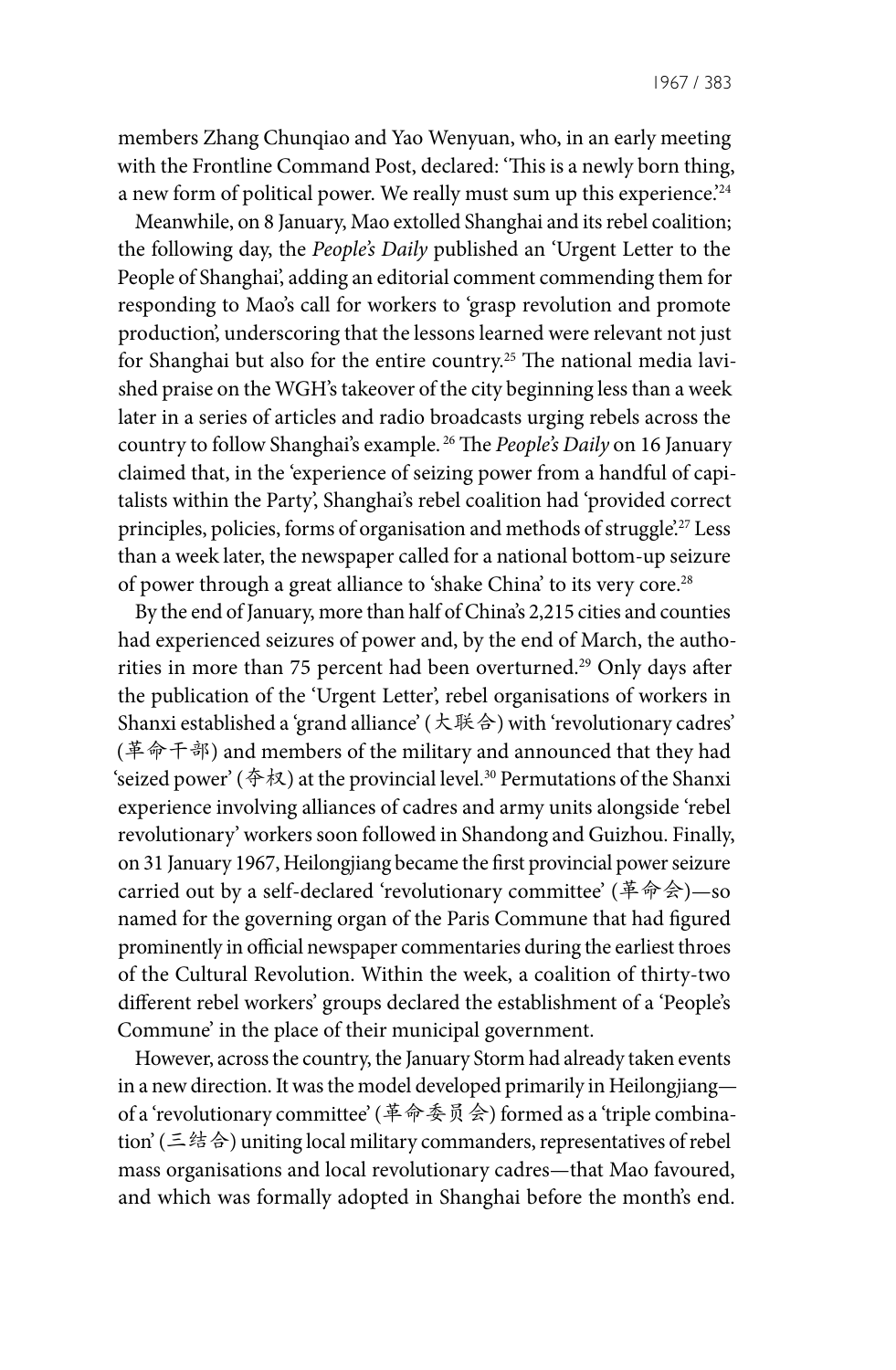The autonomously formed WGH thus inaugurated and completed the five-week political sequence of the power seizure movement by serving as both midwife and gravedigger for the newborn Shanghai People's Commune, closing the circle from political representation to direct action and back again.

### After the Storm

On the final day of January, in an article reprinted on the front page of the *People's Daily*, *Red Flag* referred to the power seizures collectively as the 'January Revolution', claiming 'the great storm of revolution started in Shanghai'.<sup>31</sup> Shanghai's model status notwithstanding, less than three weeks later, the Shanghai People's Commune was renamed a 'revolutionary committee' in accordance with Mao's 23 February instruction, conforming to the 'triple combination' arrangement that Shanxi, Shandong and Heilongjiang had inaugurated weeks before.<sup>32</sup> Zhang assumed chairmanship and Yao was appointed first deputy chairman. Locally, rebel worker Wang Hongwen, soon to be elevated to a seat on the CCRSG, served as principal deputy.33

More importantly, perhaps, the name change marked the beginning of the end of a political sequence: if the first battles of the Cultural Revolution were waged by students as struggles over political representation, and the second by workers as contests over direct political action, the renaming of the Shanghai People's Commune signalled the closure of the rebel workers' brief experiment in nominal self-rule by forcing them into a powersharing arrangement with some of the authorities they had overthrown. In 1972, the WGH likewise renamed itself the 'Shanghai Workers' Representative Congress' (上海市工代会); subordinate rebel units followed suit. By the following year, the former leadership of the WGH was absorbed into the Shanghai Municipal Federation of Trade Unions (上海市总工 会), the local branch of the ACFTU, which had ceased operations when the Cultural Revolution began, but resumed functioning in 1970 under rebel worker control. Following the reopening of the municipal ACFTU, subordinate rebel units thereafter became known as 'union' branches and have largely remained as such to the present day.<sup>34</sup>

Writing in 2006, Li Xun remarked that, prior to the Cultural Revolution, whatever representation workers enjoyed in the political system had been merely 'symbolic' (象征性的). Those designated worker representatives who did exist were actually the heads of the Shanghai municipal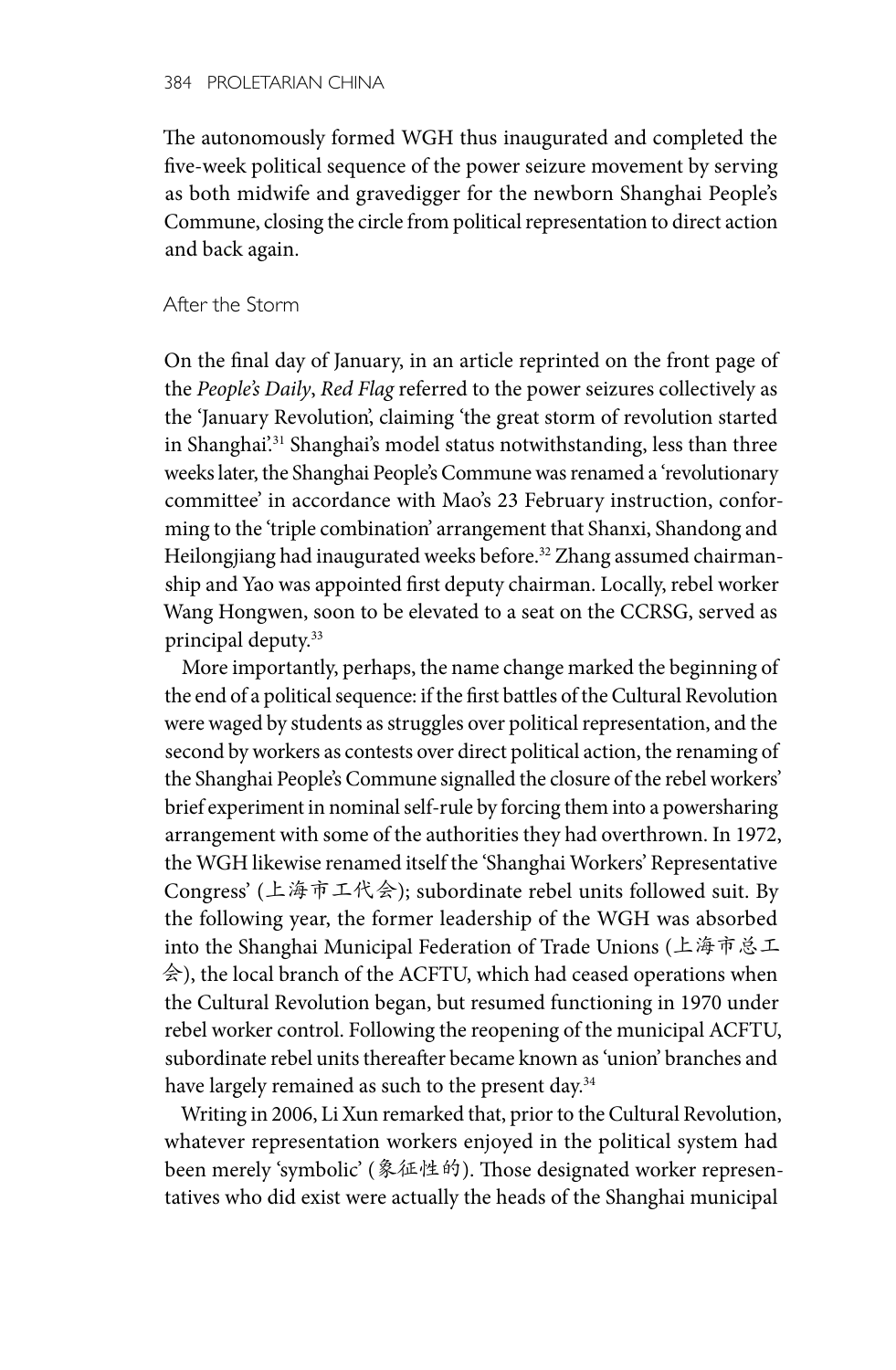ACFTU, cadres who had led the CCP's underground labour organisations before 1949; none hailed from a working-class background, and all had only limited contact with those whose interests they were appointed to represent. Of the thirty-three key post-holders in the Shanghai Municipal Government in 1950—including the municipal Party secretary and Party standing committee members—only four were local ACFTU members. This number had dropped to a single representative by December 1965, on the eve of the Cultural Revolution.<sup>35</sup>

Although the events of January and February 1967 dramatically changed the structure of political representation for Shanghai's workers, it did so only temporarily and only at the local level; the worker representatives who made it to positions on the revolutionary committee had to compete against the more experienced cadre members for political influence under the 'triple combination' powersharing system, and were frequently accused of putting the interests of the union above those of the Party. A series of political campaigns targeting rebels in 1969 and 1970 further reduced their numbers. Of the 'worker rebels' who served in ten district government agencies under the Shanghai Revolutionary Committee, 135, or 43.5 percent, had been purged by 1971.<sup>36</sup>

On a deeper level, the new revolutionary committees also failed to resolve the crisis over political representation. Questions over who had the right to speak on behalf of particular collective interests, and who was authorised to represent the Party and the revolutionary agenda, were effectively taken off the table; the new revolutionary committees were not poised to 'represent' the masses so much as to *be* representative of them. On 19 February 1967, the CCP Central Committee issued a notice that the new organs of political power would ensure that, under the 'triple combination' system, the representatives who were leaders of revolutionary mass organisations would 'truly represent the broader revolutionary masses' (真正代表广大群众的革命群众). 37 A March 1967 *Red Flag* editorial republished in the *People's Daily* stipulated that, as provisional organs of revolutionary political power, all revolutionary committees must both display 'representativeness' (有代表性) and exercise 'proletarian authority' (有无产阶级权威的).38 Mass representatives were enjoined to bring the masses 'into full play' (充分发挥) and value their opinions and warned to never 'use them as a foil' (当做陪衬); but beyond such blandishments, the central leadership declined to put in place formalised practices of accountability at the national level.